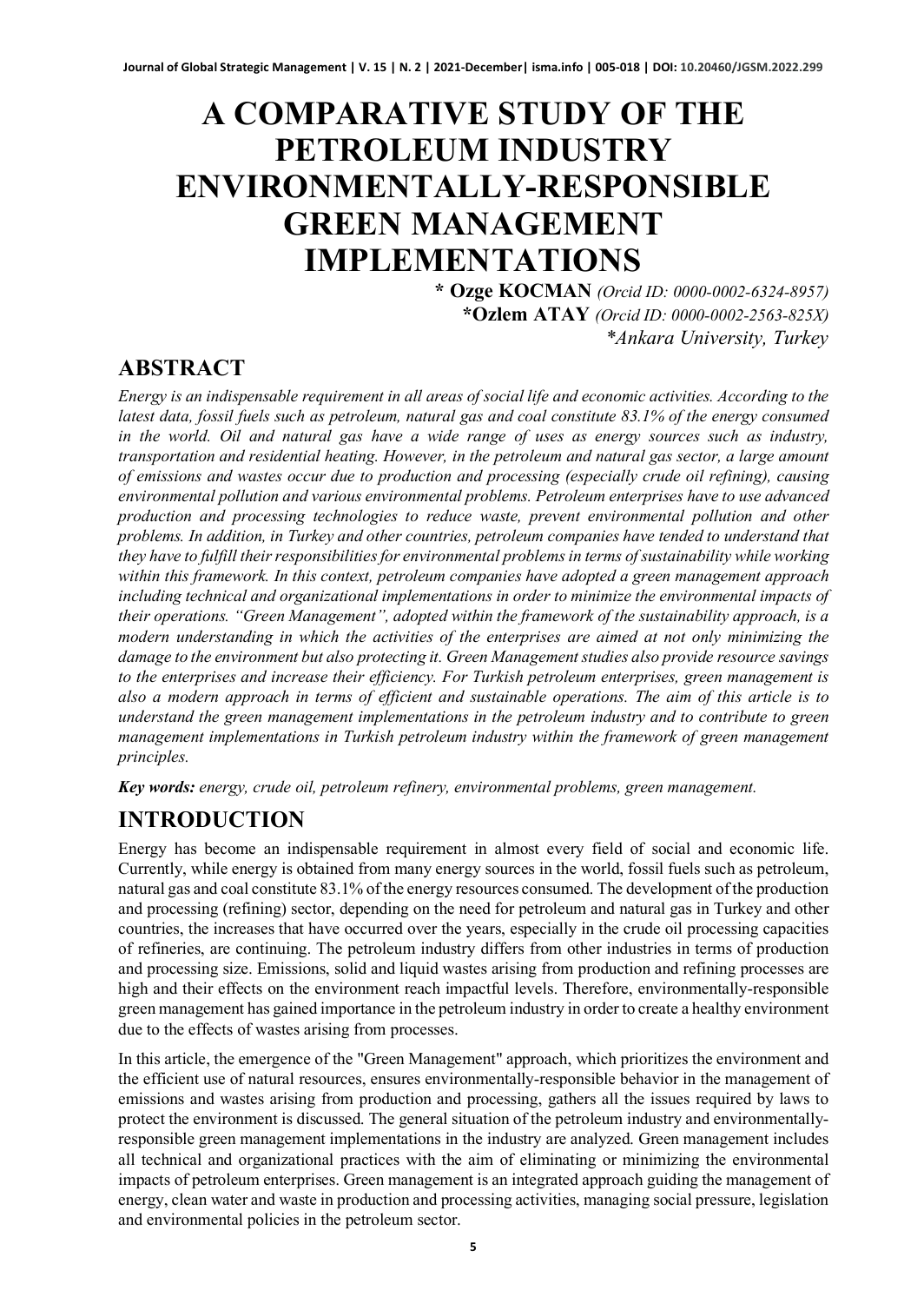# **THE SITUATION OF THE PETROLEUM INDUSTRY The Situation of the World Petroleum Industry**

The world petroleum industry is based on crude oil production and processing (refining). In places where petroleum is likely to be found, first exploration and if petroleum is found, production is made by drilling. Produced crude oil is transported, stored and purified in the refineries. Petroleum products (gasoline, diesel, kerosene, jet fuel, LPG…etc.) obtained by refining are delivered to the relevant consumers through distribution companies. Therefore, the world petroleum industry is an integrated sector consisting of national and multinational enterprises operating in the fields of exploration-production, transportation, processing (refining) and marketing.

According to 2020 data, petroleum, having the largest share in the primary energy requirement in the world, meets 31.2% of the world's energy consumption and 24.7% of natural gas (Table 1). Besides, the proven total reserves of the regions where crude oil is produced in the world is 244.5 trillion tons, and the annual production has reached 4165.2 million tons(Table 2). It is the Middle East region with the largest petroleum reserves and with the highest production in the world. The reserve in this region is 113.2 trillion tons and constitutes 48.3% of the world's reserves. In this region, the annual production is 1297.3 million tons and 31.1% of the world production is met (BP, 2021: 16-19).

| Table 1: 2020 Primary Energy Consumption Ratios in the World |  |  |  |  |  |
|--------------------------------------------------------------|--|--|--|--|--|
|--------------------------------------------------------------|--|--|--|--|--|

|             |        |       |          |         | <b>Primary Energy Petroleum Natural Gas   Coal   Nuclear Energy   Hydroelectricity   Renewables  </b> |         | Total     |
|-------------|--------|-------|----------|---------|-------------------------------------------------------------------------------------------------------|---------|-----------|
| Consumption | 31 2\% | 24.7% | $27.2\%$ | $4.3\%$ | $9\%$                                                                                                 | $5.7\%$ | $100.0\%$ |

Source: BP Statistical Review of World Energy, 2021:12.

Petroleum consumption in the world is generally realized according to the reserves and production amounts of the regions. However, this situation is related to the population and development level of the countries in the region, and the consumption gap is met by imports and the refining capacity in the developed countries. Asia-Pacific countries with large population are in the first place in petroleum consumption with 1,657.3 million tons (37.3%) in 2020, North American countries are in the second place with 1,019.5 million tons (22.9%), and Europe countries are in the third place with 703.2 million tons (15.8.1%) (BP, 2020: 22).

| Table 2: 2020 Proved Oil Reserves, Production and Consumption by Region in the |       |  |
|--------------------------------------------------------------------------------|-------|--|
|                                                                                | World |  |

| 2020                 |         | <b>Total Proved Reserves</b> |         |         | <b>Total Production</b> |          |                | <b>Total Consumption</b> |          |
|----------------------|---------|------------------------------|---------|---------|-------------------------|----------|----------------|--------------------------|----------|
|                      |         | Thousand Thousand Share of   |         |         |                         | Share of |                |                          | Share of |
| Region               | Million | Million                      | Total   | Million | Million                 | Total    | Million        | Million                  | Total    |
|                      | Barrels | Tonnes                       | $(\%)$  | Barrels | Tonnes                  | (%)      | <b>Barrels</b> | Tonnes*                  | (%)      |
| North America        | 242.9   | 36.1                         | 14.0%   | 8585.2  | 1060.0                  | 25.4%    | 7581.8         | 1019.5                   | 22.9%    |
| Middle&South America | 323.4   | 50.8                         | 18.7%   | 2131.0  | 300.3                   | $7.2\%$  | 1925.0         | 274.1                    | $6.2\%$  |
| Europe               | 13.6    | 1.8                          | 8.8%    | 1306.3  | 167.1                   | $4.0\%$  | 4667.6         | 703.2                    | 15.8%    |
| <b>CIS</b>           | 146.2   | 19.9                         | 8.4%    | 4926.0  | 660.1                   | 15.8%    | 1514.4         | 192.3                    | 4.3%     |
| Middle East          | 835.9   | 113.2                        | 48.3%   | 10097.4 | 1297.3                  | 31.1%    | 3037.2         | 408.4                    | $9.2\%$  |
| Africa               | 125.1   | 16.6                         | $7.2\%$ | 2505.7  | 327.3                   | $7.9\%$  | 1299.0         | 190.4                    | 4.3%     |
| Asia Pasific         | 45.2    | 6.1                          | $2.6\%$ | 2710.1  | 353.1                   | $8.5\%$  | 12269.5        | 1657.3                   | 37.3%    |
| <b>World Total</b>   | 1732.3  | 244.5                        | $100\%$ | 32263.1 | 4165.2                  | 100%     | 32294.5        | 4445.2                   | 100%     |

Source: BP Statistical Review of World Energy, 2020-2021:16-23.

A continuous increase is observed in the amount of crude oil refining in the world in order to meet the increasing need over the years. Although there was a decrease in demand due to the 1973 and 1979 world petroleum crises, large investments have been made in this field since 1980. While increasing the capacity in the refining sector, especially with the investments made in the European Union and other developed countries, production can be made at European Union standards with advanced technologies. In parallel with this, the raffination sector has grown gradually and reached a capacity of 101,947 million barrels'/day in 2020 from 93,871 million barrels'/day capacity in 2010. The refineries in seven petroleum regions of the world, as shown in Table 3, 35.8% of crude oil processing capacity is in Asia Pacific, 21.4% in North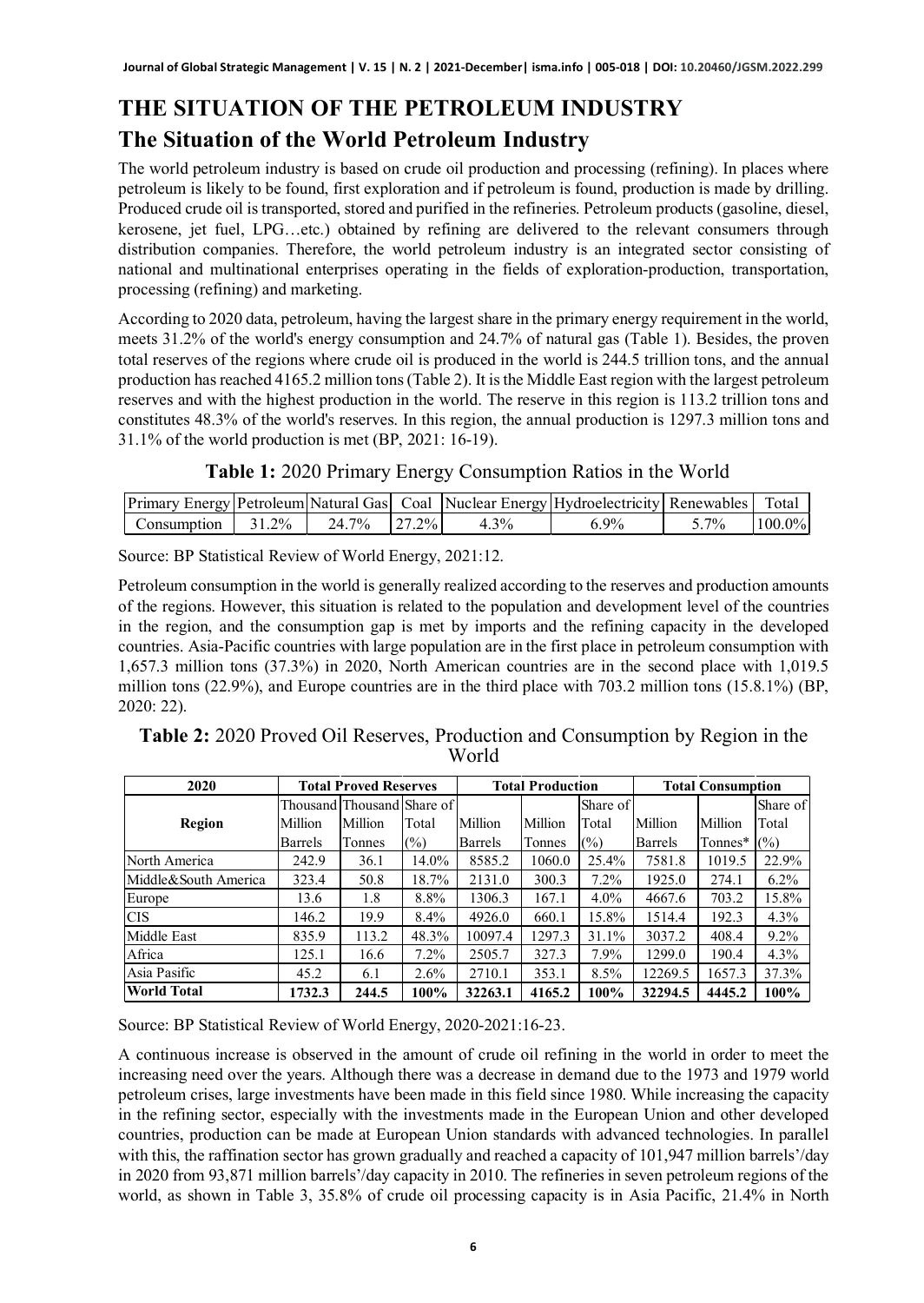America, 15.3% in Europe, 10.0% in Middle East, 8.2% in Commonwealth of Independent States (CIS) and 3,3% in the African region (BP, 2021: 31).

| Region               | <b>Thousand Barrels</b><br>Daily | <b>Million Barrels</b><br>Yearly | 2020 Share (%) |
|----------------------|----------------------------------|----------------------------------|----------------|
| North America        | 21766                            | 7944,59                          | 21.4%          |
| Middle&South America | 6168                             | 2251,32                          | $6.1\%$        |
| Europe               | 15617                            | 5700,205                         | 15.3%          |
| <b>CIS</b>           | 8340                             | 3044,1                           | $8.2\%$        |
| Middle East          | 10220                            | 3730,3                           | 10.0%          |
| Africa               | 3343                             | 1220,195                         | 3.3%           |
| Asia Pasific         | 36492                            | 13319,58                         | 35.8%          |
| <b>World Total</b>   | 101947                           | 37210,29                         | 100%           |

**Table 3:** 2020 Oil Refining Capacity by Region in the World

Source: BP Statistical Review of World Energy, 2021: 31.

#### **The Situation of the Turkish Petroleum Industry**

The Petroleum Law No.792 was legislated for the first time in Turkey in 1926, and with this law, the rights to explore and operate petroleum within the borders of the country were given to the state, thus ending the privileges of foreigners and their partners in the country (Taşman, 1949: 18). Later, for an institutional organization that would carry out petroleum-related operations, the "Gold and Petroleum Exploration and Operation Administration" was established in 1933 with the Law No. 2189 to search for gold and petroleum mines throughout the country and to operate the suitable ones. This institution was later transferred to the Mineral Research and Exploration Institute (MTA), which was established in 1935, petroleum and all other mineral exploration tasks were assigned to this institute. As a result of further exploration in Turkey, the first productive petroleum field was found in the Raman Mountain region of Batman in 1940. As a result of the persistent efforts in the region, the existence of petroleum in Turkey was now proven (Özcan, 2006: 42).

In the process called "National Period" between 1923-1954, the state played an active role due to the economic and strategic values of petroleum, but the expected domestic production could not be achieved due to capital and technological inadequacies (Akalın and Tüfekçi, 2014: 56). Under the circumstance, statism practices were abandoned in 1954, and liberal practices in petroleum policies were adopted with the Petroleum Law No. 6326. With this law, including liberal regulations, petroleum exploration and all kinds of petroleum operations through domestic and foreign private initiatives are stipulated. Again, based on the same law, a new institutional arrangement was made in Turkey, the Turkish Petroleum Corporation (TPAO) was established in 1954 and the petroleum-related duties of the Mineral Research and Exploration Institute were transferred to this institution. TPAO initially undertook duties such as petroleum and natural gas exploration, drilling, production, refining and marketing on behalf of the Turkish Republic. Since its establishment, TPAO has tried to carry out operations in all fields within the framework of investments determined by the state and within the scope of possibilities. BOTAŞ, carrying out crude petroleum and natural gas transportation operations with pipelines, was removed from the status of subsidiary of TPAO in 1995 and was structured as a State-Owned Enterprise (SOE). The marketing company POAŞ 2002, the refinery company TÜPRAŞ 2005, and the petrochemical company PETKİM 2008, which were among the public institutions operating under TPAO until the 2000s, were privatized. TPAO still carries out oil exploration, drilling and production operations in Turkey and abroad.

Exploration operations are carried out in order to provide petroleum and natural gas, being among the energy resources that Turkey needs to a large extent, primarily from domestic and foreign sources. While TPAO continues its exploration and drilling operations in land and sea basins where oil and natural gas presence has been determined in the country, it also carries out exploration and production projects with private and foreign capital enterprises.

Crude petroleum production in Turkey was 1,276,129 tons in the 1942-1958 period, and it was produced by MTA and TPAO, which are all public institutions. In addition to TPAO, domestic and foreign capital companies have also participated in production since 1959.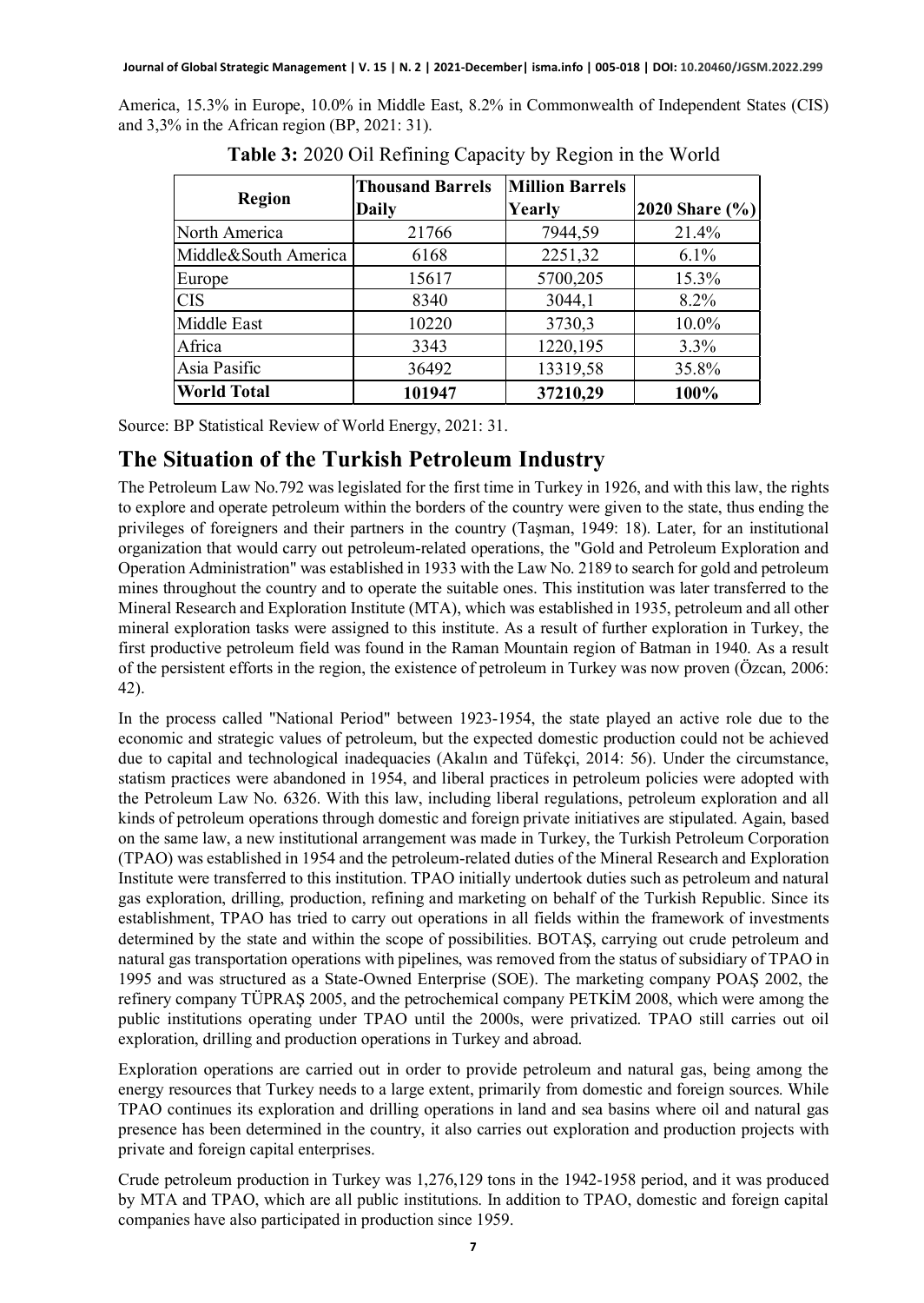Changing from year to year the total annual domestic crude petroleum production, on the other hand, amounted to 22.5 million barrels by the end of 2020, 16.6 million barrels of which were produced by TPAO. Crude petroleum production areas in Turkey are limited and scattered. Only 7% of the crude petroleum requirement processed and consumed in our country is provided by domestic production (TPAO Petroleum and Natural Gas Industry Report, 2020: 57- 63).

Crude petroleum processing (refining) operation in Turkey started at the Raman Testing Refinery, established in 1942, and served until the Pilot Refinery became operational, established in Batman in 1945, three years later. Having started its trial studies in 1955, Batman Refinery has been operating since 1956 with a petroleum processing capacity of 330,000 tons/year. The crude petroleum processing capacity of this refinery has been expanded and reached 1.4 million/year.

TPAO obtained permission in 1959 to establish a refinery with an annual capacity of 1 million tons in the Tütünçiftlik region on the northern shore of the Gulf of İzmit. İzmit Petrol Refinery A.Ş. (İPRAŞ) was established to meet the petroleum products needs of industry, society and the Turkish Armed Forces. The foundation of the refinery was laid in 1960 and it started operating in 1961. İPRAŞ started production with a capacity of 1 million tons/year and then expansion investments were made in different years. The production increased to 11.3 million tons/year with the capacity increases realized over the years.

Having been put into operation in 1972 in order to meet the increasing demand for petroleum products in Turkey over the years, İzmir Aliağa Refinery started production with a crude oil processing capacity of 3 million tons/year. As a result of the refinery's capacity increases over time, its crude oil processing capacity has reached 11.9 million tons/year.

Kırıkkale Refinery is Turkey's newest and third largest refinery. It started its operations in 1986 with a crude oil processing capacity of 5.0 million tons/year. Kırıkkale Refinery still processes 5.4 million tons/year of Crude oil. The crude oil supply of the refinery is provided from the Ceyhan Terminal of BOTAŞ using the Ceyhan-Kırıkkale pipeline.

In 1983, İzmit Petroleum Refinery (İPRAŞ), Batman, İzmir Aliağa and Kırıkkale refineries belonging to the public, with the arrangements made for more efficient operation of the State Owned Enterprises (SOE) were gathered under the name of Turkish Petroleum Refineries Corporation (TÜPRAŞ). TÜPRAŞ was privatized in 2005 and there is no public share left in this sector. Apart from domestic production resources, TÜPRAŞ refineries supply crude oil from producing countries through imports. It is a fact that our country's import of crude oil increases every year and domestic production is not sufficient (Table 4).

|       | Domestic                                            |                                              | Refined          |  |  |  |  |
|-------|-----------------------------------------------------|----------------------------------------------|------------------|--|--|--|--|
| Year  | Production                                          | Import                                       | <b>Crude Oil</b> |  |  |  |  |
|       |                                                     | Million Tonnes Million Tonnes Million Tonnes |                  |  |  |  |  |
| 2000  | 2.2                                                 | 19.6                                         | 21.3             |  |  |  |  |
| 2001  | 2.4                                                 | 20.4                                         | 22.8             |  |  |  |  |
| 2002  | 1.9                                                 | 22.4                                         | 23.3             |  |  |  |  |
| 2003  | 1.9                                                 | 22.5                                         | 23.9             |  |  |  |  |
| 2004  | 2.9                                                 | 22.3                                         | 24.5             |  |  |  |  |
| 2005  | 2.2                                                 | 23.5                                         | 25.5             |  |  |  |  |
| 2006  | 2.2                                                 | 24.3                                         | 26.2             |  |  |  |  |
| 2007  | 2.1                                                 | 23.3                                         | 25.6             |  |  |  |  |
| 2008  | 2.1                                                 | 21.4                                         | 24.2             |  |  |  |  |
| 2009* | 2.2                                                 | 14.2                                         | 17.0             |  |  |  |  |
| 2010* | 2.5                                                 | 17.3                                         | 19.9             |  |  |  |  |
| 2011  | 2.4                                                 | 18.5                                         | 20.5             |  |  |  |  |
| 2012  | 2.3                                                 | 19.7                                         | 22.1             |  |  |  |  |
| 2013  | 2.4                                                 | 18.7                                         | 21.6             |  |  |  |  |
| 2014  | 2.4                                                 | 17.9                                         | 20.0             |  |  |  |  |
| 2015  | 2.6                                                 | 24.8                                         | 27.6             |  |  |  |  |
| 2016  | 2.6                                                 | 25.2                                         | 28.3             |  |  |  |  |
| 2017  | 2.6                                                 | 25.1                                         | 28.5             |  |  |  |  |
| 2018  | 2.7                                                 | 21.8                                         | 24.5             |  |  |  |  |
| 2019  | 2.9                                                 | 23.9                                         | 27.2             |  |  |  |  |
| 2020* | 2.7                                                 | 18.8                                         | 22.6             |  |  |  |  |
| $(*)$ | Due to economic crisis and uncertainty refining was |                                              |                  |  |  |  |  |

**Table 4:** Amount of Crude Oil Processed in Turkish Refineries

made in line with domestic demand.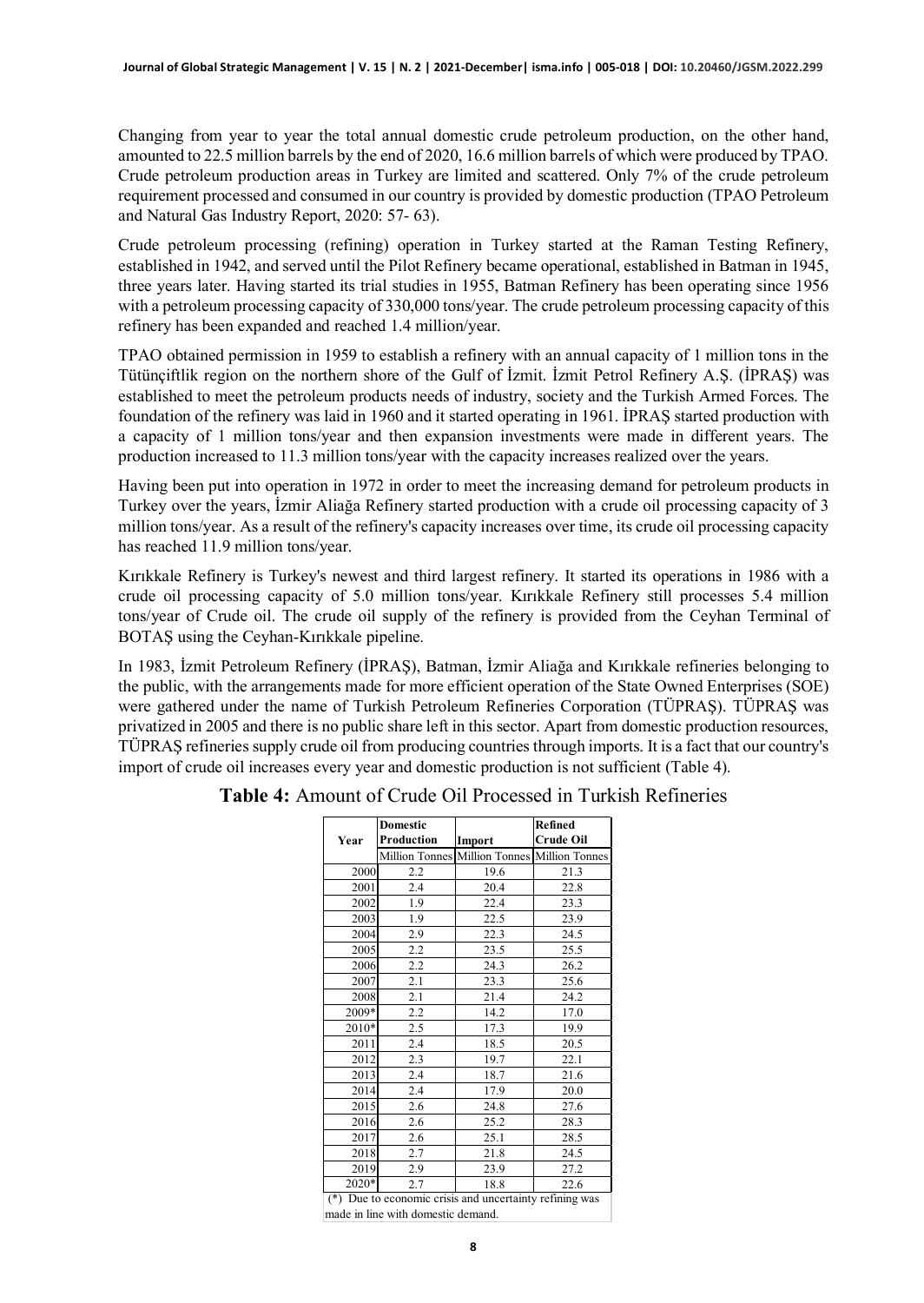Source: TÜPRAŞ Annual Reports (2000-2020) and EPDK Industry Reports (2005-2020)

The processing of crude oil and the production of petroleum products in Turkey are mainly carried out in refineries owned by TÜPRAŞ. Total crude oil processing capacity of TÜPRAŞ is 30.0 million tons/year according to 2020 data, making it the seventh largest refinery company in Europe (TÜPRAŞ Sustainability Report, 2020: 7).

#### **ENVIRONMENTAL IMPACTS OF THE PETROLEUM INDUSTRY**

Currently, the use of energy resources is an indispensable requirement in all businesses, as well as in residential heating and transportation operations. However, it is known that the currently used energy sources greatly affect the natural environment and cause environmental problems during the production, processing, transportation and consumption stages. Fossil resources such as petroleum (31.2%), coal (27.2%), and natural gas (24.7%) constitute the largest part of the energy resources used currently (BP, 2021: 12). Energy sectors using these resources should continue their operations without causing environmental destruction and without disturbing the ecological balance. Having an important place in the energy sector, production and refining operations of the petroleum industry can cause environmental problems such as air, soil and water pollution, which have an impact on human life. Petroleum exploration and extraction is the first stage of crude oil production. At this stage, exploration, drilling and crude oil production are complex processes in terms of their impact on society, health and the natural environment. Crude oil production processes on land, in coastal areas and offshore have impacts on ecosystems, human health and local life activities. Petroleum companies carry out studies to determine petroleum reserves by technical methods such as satellite observations, geology and geophysics. When the reserves are determined, enterprises build roads, platforms, pipelines, drilling rigs, and transport tons of materials with heavy-duty vehicles. Production operations begin when test wells are drilled and petroleum is discovered. During petroleum production, there is a change in the natural state by affecting the environment. These effects on the environment may cause problems such as deforestation, ecosystem destruction, chemical contamination, especially in soil and water, damage to animal and plant populations over time, human health and safety risks, and displacement of local communities. For example, the construction of roads to access petroleum production areas and the clearing of vegetation from the production land lead to erosion and deforestation. A large amount of water is used during well drilling. This water causes water and soil contamination due to the oil wastes. These chronic effects on natural ecosystems, e.g. in the seas, severely damage coastal plant and animal populations. Tons of barium, a toxic heavy metal, is used well drilling, which can be chemically mixed into the water. During the drilling process, barium goes into a liquid state and creates hazardous waste spreading to the environment during weak reinjections (O'Rourke & Connolley, 2003: 594-595).

Gas emissions and spills occur during crude oil production, sometimes directly, sometimes due to poor processes. These emissions and spills from well equipment and support vehicles cause significant air and environmental pollution. On the other hand, chronic health problems occur in workers during well drilling and production. Various chemicals used in production cause dermatological and pulmonary reactions, asthma, hypersensitivity, and lesions on the face and neck. Explosion and fire risks, injuries and accidental deaths often occur during petroleum production (O'Rourke & Connolley, 2003: 596).

Petroleum refineries are facilities converting crude oil into a wide variety of petroleum products by using physical and chemical techniques. The refining of crude oil involves many processes, from production sites to the plant, including transportation. Some gas and solid waste products are released during transportation from the production areas to the refinery and during all operations in the facility. In addition, wastes from various materials, water and energy units used in in-refinery processes occur. For this reason, petroleum refineries are major pollutants in the regions where they are located. Indeed, the wastes, particles and emissions released during the refining of crude oil create serious environmental problems. Oil refineries are also sources of toxic air pollutants. Refineries release air pollutants such as nitrogen oxides  $(NO<sub>x</sub>)$ , carbon monoxide (CO), hydrogen sulfide  $(H_2S)$  and sulfur dioxide  $(SO_2)$ . These chemicals are not only harmful to health, but also cause the greenhouse effect by accumulating in the atmosphere, thus causing global warming.

Refineries also have impacts on groundwater and surface water contamination. Because refining processes require a large amount of water, some refineries use groundwater through deep well drilling. These used waters are discharged as waste. Most of the waste water is re-injected into the underground layers or reused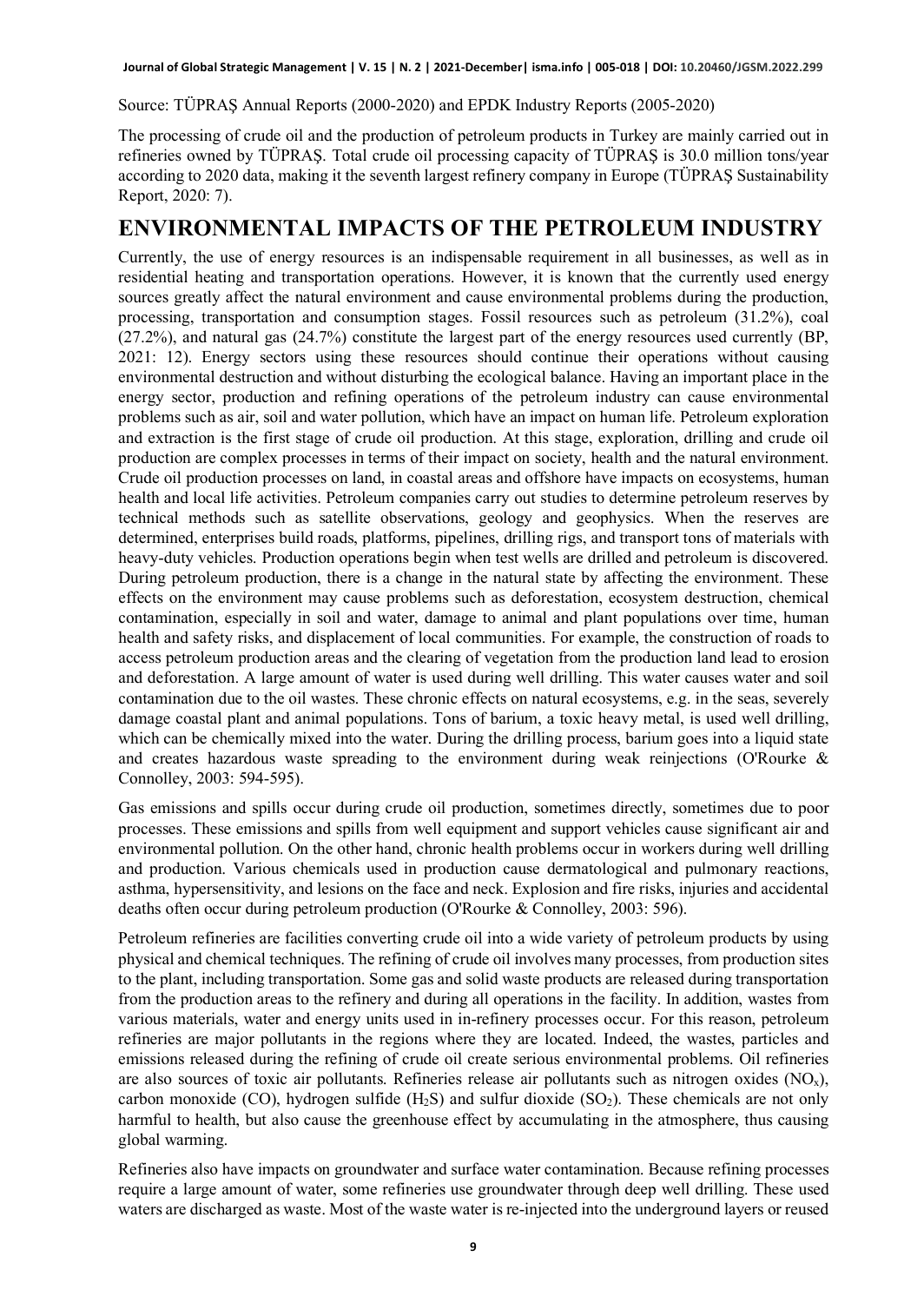after treatment. During the refining, the water used in each process is contaminated with many pollutants and turns into waste water as process water. Wastewater contains petroleum residues and other harmful elements. After being treated according to certain standards, waste water may contain sulfates, suspended elements and some other compounds (Hazardous Substance Research Centers Program, 2003: 1-3).

There is also soil contamination problem in refinery areas. During refining processes, some hazardous wastes, coal dust from energy units, leaks from tank bottoms, sludges, and debris during transportation may mix with the soil (Hazardous Subtance Research Centers Program, 2003: 1-3).

The technologies of petroleum refineries in different countries are not developed to the same extent. Different results have been obtained in studies on the environmental effects of refineries. It is emphasized that refineries may lead to water, air and soil contamination, damage to animal and plant populations, and ultimately to the deterioration of ecosystem balance.

### **ENVIRONMENTALLY-RESPONSIBLE PETROLEUM INDUSTRY: THE EMERGING OF GREEN THINKING AND GREEN MANAGEMENT APPROACHES**

Various enterprises, especially large complex enterprises, have an impact on the emergence of all environmental problems at the local and global level. The production, type and amount of the raw material used by the enterprises and the emissions arising from the processes, solid and liquid wastes affect the environment. This has made businesses responsible for the environment and society. In the context of sustainable development principles, enterprises have four basic responsibilities: social, economic, resource use and ecological (Marangoz, 2004: 77-78). Due to these responsibilities, enterprises today have adopted the concept of "Environmentally-Responsible Industry: Green Management", which acts in accordance with the principles of sustainable development, protects the natural environment and uses limited resources responsibly. Adopted in the context of sustainability, green management is a modern understanding in which the damage to the environment is minimized, with the aim of protecting the natural environment in the operations of enterprises.

Until the late 1960s, few people (and organizations) paid attention to the environmental consequences of their decisions and actions. However, a number of environmental disasters have brought a new spirit of environmentalism. In the late 1960s, the effects of economic growth and industrialization on the environment in the world negatively affected economic development as well as human health, the idea of focusing on environmental problems arose. Understanding environmental problems are not local and national but a global issue, countries began to take measures and pursue policies in this direction. In this context, the Stockholm Conference was held under the leadership of the United Nations in 1972, and the United Nations Environment Program was established for the first time at this conference. This program can be considered as an initiative that pioneers common environmental policies in the world (Yaman and Gül, 2018: 203). This initiative brought the idea that nature and the human environment were destroyed due to many factors, this destruction had consequences that negatively affected economic development/human health, a national and international solution should be found for this issue. In this framework, the European Union did not remain indifferent to environmental problems, and became an internationally pioneering organization.

As Aydın and Çamur stated, while the European Union was still in the European Economic Community (EEC), environmental problems were included in an independent section for the first time in the Single European Act, signed on 17 February 1986, and entered into force on 1 July 1987. The legal framework of the "Common Environmental Policy" was drawn in the provisions covered under the VII. Title. According to the provisions of the Single European Act, the target and scope of the environmental policies and practices adopted by the community are specified. The Single European Act defines environmental problems under the headings of "protection of air and water quality, control and management of wastes, protection of plants, animals and landscapes, control of chemicals and limitation of noise" (Aydın and Çamur, 2017: 31).

The name of the European Economic Community was transformed into the European Union at the summit held in Maastricht, Netherlands in 1991. Environmental policies have an important place in the Maastricht Treaty, signed in 1992 and entered into force in 1993. In the agreement, it was foreseen to expand the environmental articles in the Single European Act and to develop environmentally friendly sustainable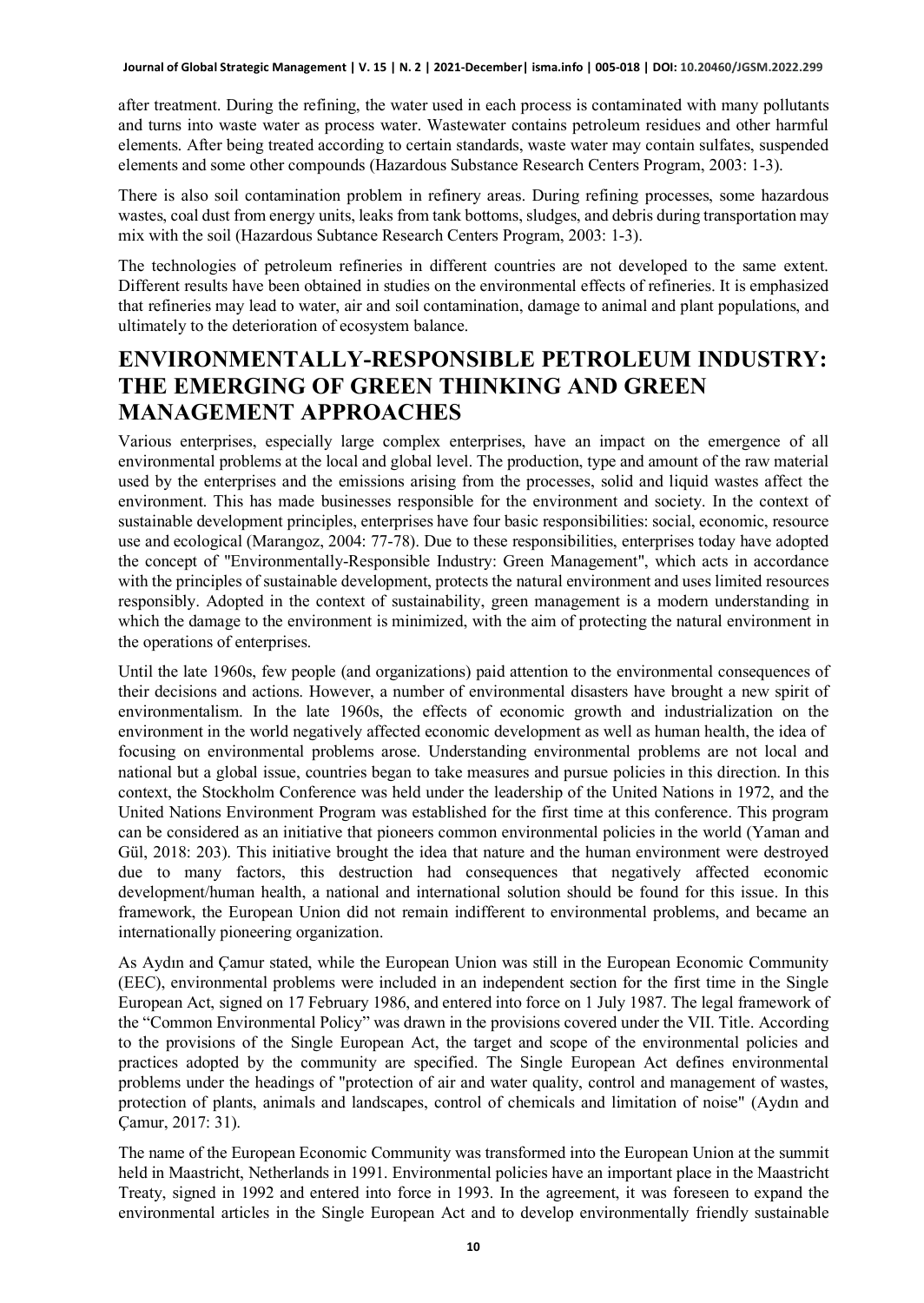development (Yaman and Gül, 2018: 205). With the Amsterdam Agreement, entered into force in 1999, the European Union not only made sustainable development the objectives of the union, but also aimed to improve the high level of environmental protection and quality (Sarıkaya, 2004: 1-2). Later, with the Lisbon Treaty, entering into force in 2009, the European Union expanded the scope of the steps to be taken regarding the environment. With this treaty, the European Union emphasized the need not only to take precautions, but also to finance studies related to the environment. This situation enabled the countries that are members of the European Union to take concrete steps regarding the environment, especially in terms of environmental protection and prevention of contamination (Aydın and Çamur, 2017: 34).

The implementation of the decisions taken by the European Union regarding the environment in the agreements entered into force in different years has been realized with the "Environmental Action Programs". The European Union has developed environmental policies since 1973 and these policies have been implemented in seven Environmental Action Programs. While the main subject of the first four Environmental Action Programs was prevention of contamination, the fifth program was explained under the title of sustainable development and responsibility sharing, and the sixth program was explained under the title of "Environment: 2010: Our Future is Our Choice ". In this program, issues such as climate change, protection of nature and biodiversity, reducing the factors that adversely affect the environment, health and quality of life, and protection of natural resources were emphasized. In the Seventh Environment Action Program covering the period of 2010-2020, priority targets such as protecting and strengthening the natural environment, expanding the implementation of the environmental legislation of the European Union, ensuring the necessary investments for environment and climate policies, and ensuring the integration of the environment into other policy areas were specified (Yaman and Gül, 2018: 209-213).

In order to raise awareness and to find solutions in the international arena against the problems experienced due to climate change in the world, conferences were held in Rio in 1992 and Kyoto in 1997. In these conferences, it was aimed to reduce emissions in order to keep global warming below 2°C. In case this threshold is exceeded, it is foreseen that all ecosystems and societies on earth will suffer serious damage. However, the increase in global emissions that caused this problem could not be stopped and the targeted measures could not be realized. In 2005 and 2006, within the framework of policies to reduce the effects of human-induced climate change, the issue of limiting the global temperature increase with 2 °C has been brought to the agenda. With the participation of 192 countries, this target was agreed upon at the Copenhagen Summit held in 2009. The idea of reducing emissions is based on the idea that fossil energy reserves are kept underground, not operated and never used. Accordingly, one third of all oil reserves, half of natural gas reserves and 80% of coal should not be extracted. In order to realize these ratios, there must be a strong political will (Kuban, 2015: 11). In the assessment reports prepared at the Intergovernmental Panel on Climate Change (IPCC) within the United Nations (UN), it is foreseen that due to the current state of the world's climate system, urgent steps should be taken to keep the temperature rise below 2°C. According to the calculations of the IPCC, in order to keep the temperature rise below 2°C until the end of the 21st century, countries will be able to release a total of  $1,000$  gigatons of  $CO<sub>2</sub>$  into the atmosphere. However, as of 2011, the amount of  $CO<sub>2</sub>$  released by countries has reached 515 gigatons (Oksay, 2015: 10-11).

The Paris Agreement, considered a turning point in the global fight against climate change, entered into force on 4 November 2016, as a result of meeting the condition that at least 55 parties which accounts for 55% of global greenhouse gas emissions, ratify the agreement. Turkey, on the other hand, signed the Paris Agreement with the representatives of 175 countries at the High Level Signing Ceremony held in New York on April 22, 2016. "The Law on Approval of the Paris Agreement" approved by the Turkish Grand National Assembly and entered into force after being published in the Official Gazette dated 7 October 2021 and numbered 31621. With the ratification of the Paris Agreement, Turkey, according to the Intended National Contribution Statement, which is also highlighted in 11<sup>th</sup> Development Plan 2.4.7. Environmental Protection Goals promises that its greenhouse gas emissions will increase to 1 billion 175 million tons in 2030, but with the given statement, this amount can be kept at 929 million tons. In other words, it is aimed to reduce Turkey's greenhouse gas emissions by 21% from the increase in 2030 compared to the reference scenario (Figure 1). The Paris Agreement entered into force for Turkey on 10 November 2021, the 30th day after the approval notification to the UN Secretariat, confirming Turkey as the 192<sup>nd</sup> country to be a party to the agreement. While the importance of the Paris Agreement process is known both for the world and for Turkey, the studies for the implementation of this agreement are also important.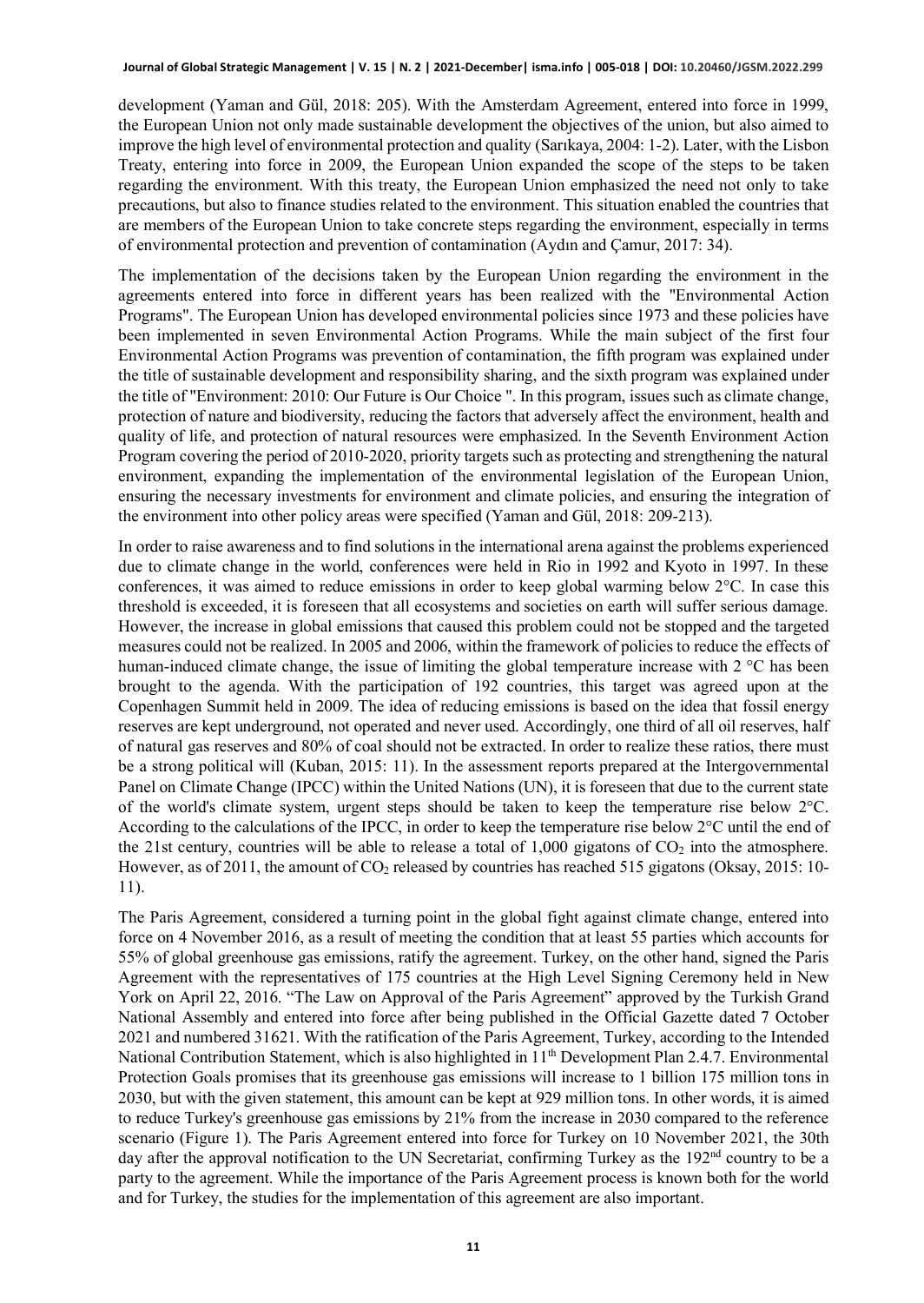#### **Journal of Global Strategic Management | V. 15 | N. 2 | 2021-December| isma.info | 005-018 | DOI: 10.20460/JGSM.2022.299**

The states of the world previously focused only on economic development. The necessity to take measures to stop this trend and even to develop these measures arose upon the irresponsible use of natural resources and the understanding of the negative effects of economic growth on the environment. Likewise, it was understood that the environmental policies implemented due to the gradual aggravation of environmental problems would not be sufficient and it was necessary to question the economic growth-environment relationship. In parallel, the economic development efforts of underdeveloped and developing countries, following the developments in Western countries, led to the increasing globalization of environmental problems. Environmental problems gained importance and remained on the agenda with the contribution of academic comments and discussions. These developments in the intellectual field opened a wide area of discussion of the environmental problems and new approaches emerged. Thus, in this new era, the intellectual actions known as "Green Theory or Green Thinking" took place in this movement, together with the discussion of keeping the environment and environmental problems on the agenda and seeking solutions to the problems. According to Tarhan, green thinking separated from some environmental movements and modernists with its perspective on environmental problems and progressed in a way that centers the environment (Tarhan, 2018: 155). The main purpose of this idea is to make suggestions that put the environment and people in the center and offer solutions to the problems with a real ecological perspective beyond a narrow understanding of environmental problems. Green theory, as green thinking, corresponds to a period when environmental problems became global (Tarhan, 2018: 164-165). In this period, due to uncontrollable environmental problems, diseases threatening human health increased and natural resources decreased. Climate change and global warming became measurable in this period and the global ecological crisis began. Green thinking that reveals this trend is the product of this period. (Şahin, 2012: 24).

While referring to the origin of green thinking, Barry summarizes the following events and developments: The Industrial Revolution and the resistance of the working class against capitalism, the spread of mechanization and the factory production system, the decrease in the rural population could not provide a harmony between economic and social life. By the 1960s, social, political and economic organizations could not be fully developed for an advanced lifestyle in the face of environmental degradation caused by the unprecedented levels of economic operations, especially industrialization, and especially the contamination created by energy production facilities. The social perception that developed due to the "ecological crisis" emerged in the 1960s and progressed in the 1970s, petroleum crises in the 1980s and 1990s, climate change peaked. For sustainable and social development, the establishment of worldwide human rights in principle, economic equality and the desire of states for democratization played a fundamental role in the emergence of green thinking as a trend (Barry, 2014: 155). Green thinking, as an intellectual movement, coincided with the 1960s and 1970s, when environmental and social problems became global. This theory puts people and mostly the environment at the center. For this reason, the mindset advocated by the "Green Theory" can be considered as a protection against the destruction of nature caused by humans, for humans, but against humans (Mutlu and Zenginoğlu, 2019: 462).

According to Tarhan, green thinking strengthens the normative view by adopting a more solution-oriented approach to environmental problems and getting to the center of the problems. Due to the effects of the period in which it emerged and its theoretical richness, it envisages interdisciplinary work. The economic sustainability pillar of the thought, which aims to make systemic changes by going down to the source of the problems, constitutes both the output and the cornerstone of the theory (Tarhan, 2018: 166).

The foundation of green thinking is the economic approach called "Green Economy". The green economy is an economic concept:

- a. Aiming at minimizing the destructive effects of human on nature and thus making the living life and human civilizations in the world permanent,
- b. Rejecting that economic growth and development is unlimited,
- c. Based on production-consumption relations on a human scale, in harmony with nature close to the soil, against huge scales (Şahin, 2012: 24).

The management style of this concept is "Green Management". Essentially, green thinking is a concept focusing on solutions to environmental problems and goes to the root of the problems. This approach leads to an integrated corporate and environmental management, that is, environment-friendly green management, as the pillar and starting point of sustainability in the economic field. As a matter of fact, green thinking has passed from theory to implementation, and it has been used in every field of economic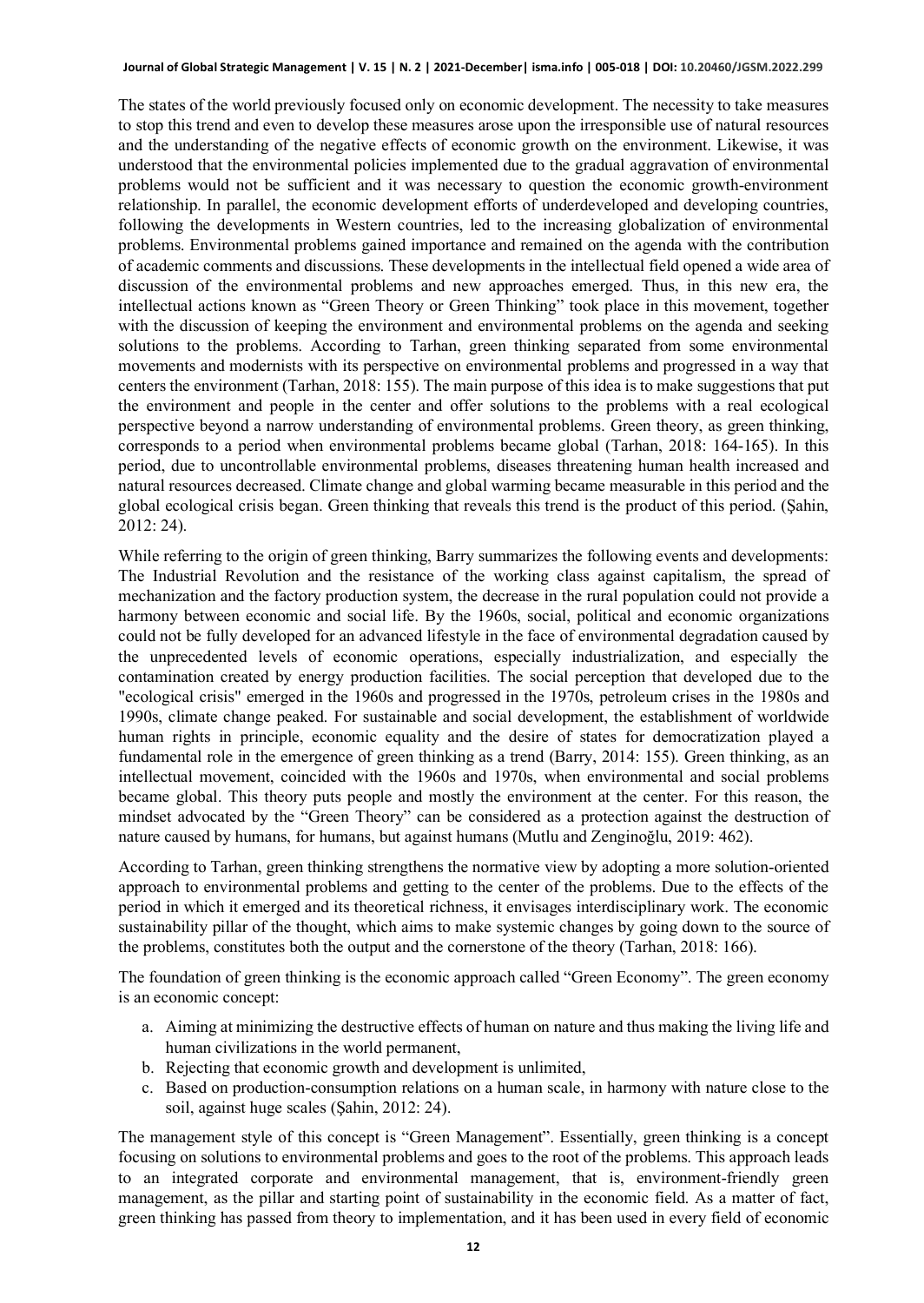sectors such as green business, green production, green marketing, green accounting and even green building…etc. Green management is an approach that will minimize the pressures on the environment and natural resources in all production processes; it will be effective in reducing waste and creating a healthy environment. In other words, green management is an approach guiding nature not only in production methods, but also in business-society relations, within the scope of social responsibility. The green management approach, based on the principle of environmental protection, predicts that problems can be prevented before they turn into major damage. As a matter of fact, managers acting with green management principles can provide solutions to environmental problems with the organizations, management units and mechanisms they create. Increasingly, managers have begun to consider the impact of their organization on the natural environment.

# **GREEN MANAGEMENT IMPLEMENTATIONS IN TURKISH AND OTHER COUNTRIES' PETROLEUM INDUSTRIES**

Petroleum and natural gas are among the critical energy sources. The most important issue within the scope of this requirement is the emergence of negative environmental impacts in the production of large quantities of crude petroleum and natural gas. Therefore, there is an obligation and responsibility to carry out production operations in the petroleum industry without harming the environment or reducing the effects. Green management is one of the most suitable environmental management models for planning, coordinating, directing and controlling activities of the petroleum industry firms to determine problems and solutions. Petroleum companies generally develop integrated environmental management models by using national legislation, international agreements and developing technologies on environmental protection and management. For example, the petroleum industry in the UK has organized its environmental management models in line with the environmental policies and objectives of the European Union, in the context of the following principles:

- − Protecting the environment and improving its quality,
- − Protecting human health, using natural resources in a predictable and reasonable manner,
- − Developing measures against environmental problems at the international level (Gonzales, 2015: 34-35).

ExxonMobil is the United States' largest multinational petroleum and gas production company. The company's head office is located in Irung, Texas. It works as a pioneer in environmental management. According to the sustainability report, ExxonMobil acknowledges environmental issues and makes assessments to reduce the impact of environmental risks at every stage of the project. It applies appropriate standards in the places where it operates by complying with environmental laws and applicable contracts. Operations are managed by ExxonMobil to improve environmental performance and keep it up to standard. The company complies with the requirements of the international environmental management standard ISO 14001 and the American Chemistry Council Care to set environmental standards. The ISO 14001 Environmental Management System Standards help in finding suitable conditions for progress in environmental impact management. It also helps realizing the duty and obligation on the environment. ExxonMobil implements projects in petroleum producing regions to understand environmental, socioeconomic characteristics and assess impacts on health. In order to avoid environmental/ socio-economic impacts and to reduce effects at an acceptable level, management plans based on project results are carried out. ExxonMobil has also focused on emissions issues to reduce environmental impacts and climate change risks. While implementing existing technologies in a planned manner, ExxonMobil supports carbon collection and low emission research (ExxonMobil, Sustainability Report, 2018: 1-2).

In Turkey, a unit named "Department of Occupational Safety and Environmental Protection" has been established within TPAO in order to prevent environmental damages arising from exploration, production operations and ensure occupational safety. Through this unit, mud pools are rehabilitated in drilling and production areas, and a significant part of solid waste is recycled. In order to reduce or eliminate the negative environmental effects of the wastes generated because of drilling operations, the drilling muddy water is dewatered. In addition, the waste water generated as a result of petroleum and natural gas production operations is injected underground. It is mixed at a rate of 0.01% in the crude oil produced for the recovery of waste oils. Barriers and pads are used against oil contamination to the environment. Operations within the scope of Integrated Management System (IMS) at TPAO are carried out within the framework of TSEN 14001 Environmental Management Standards and TS 18001 OHAS Occupational Health and Safety Management Systems Standards (TPAO Annual Report, 2018: 111-116).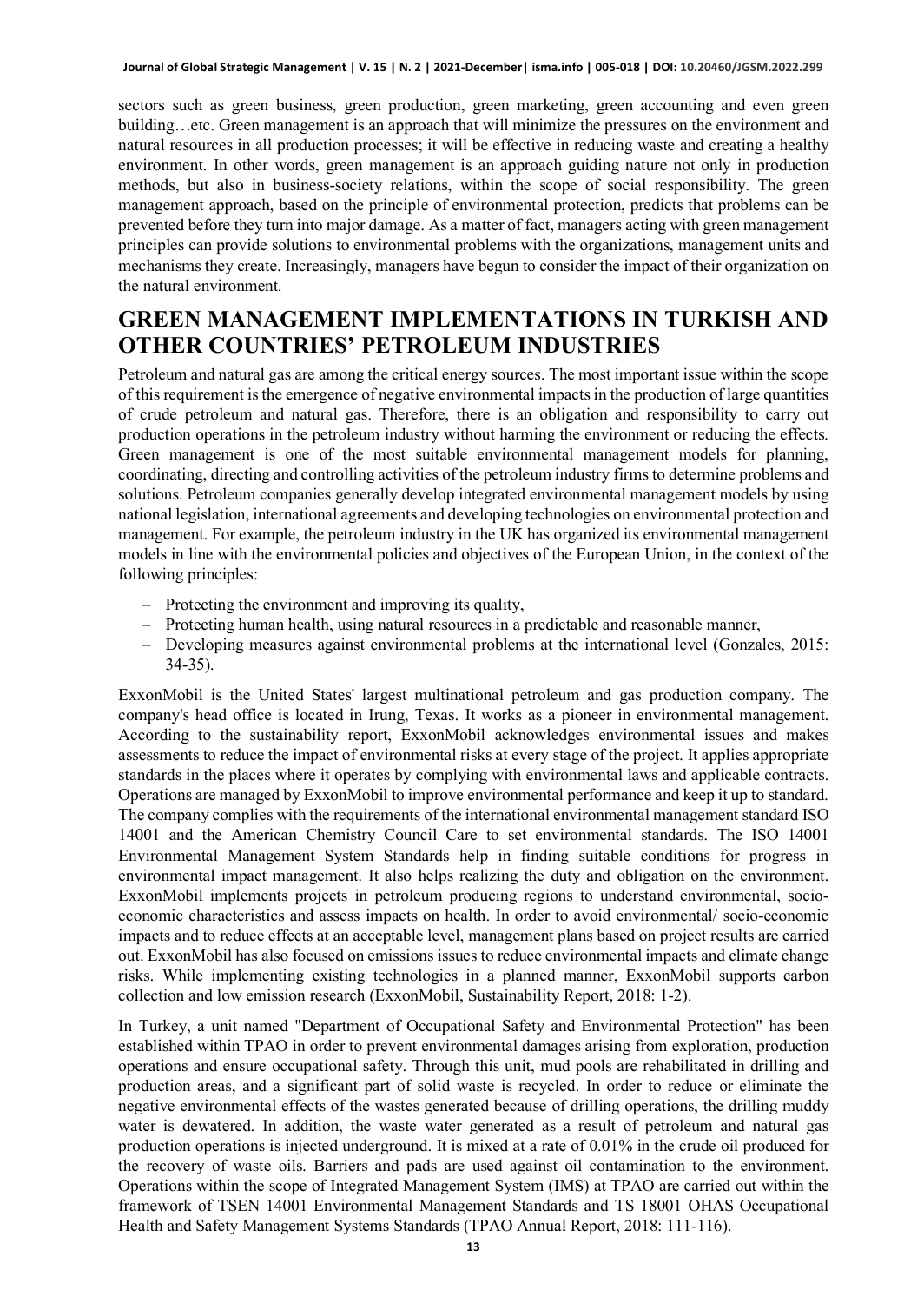Four refineries (Batman, İzmit, İzmir Aliağa and Kırıkkale refineries) operate under the umbrella of TÜPRAŞ, Turkey's largest oil refining company, with a total crude oil refining capacity of 27.6 million tons/year.

TÜPRAŞ revealed its approaches to environmental protection under the title of "Environmental Overview" in its 2010-2011 and 2017-2018 Institutional Sustainability Reports. In these reports, it is stated that environmental management in TÜPRAŞ refineries is carried out in accordance with the requirements of ISO 14001 Environmental Management Standards. "Environmental Management Units" were established to carry out environmental protection operations in all refineries belonging to TÜPRAŞ.

TÜPRAŞ considers the orientation towards climate-friendly technologies as its most important responsibility, as emissions generated in refining processes within the scope of environmental protection activities play a role in the problem of climate change. The increase in the amount of crude oil processed in refineries also increases energy consumption and emission values. For this reason, the main target is to process more crude oil with less energy and emissions by energy management in refineries (TÜPRAŞ, Corporate Sustainability Report, 2018: 24).

TÜPRAŞ controls the use of clean water with efficiency and recycling practices for the protection of water resources, and reduces environmental effects by keeping the quality of waste water from refining processes above normal. In this way, while refining efficiency increases, negative effects on water resources and natural receiving environment are eliminated. In terms of waste management, TÜPRAŞ follows the principles and methods of reducing the amount of waste, recycling the generated wastes by separating them at the source, and disposing of the non-recyclable wastes through licensed companies with appropriate methods (TÜPRAŞ, Corporate Sustainability Report, 2010- 2011: 22 and 2017-2018: 29).

The environment-friendly green management approach and practices of the two companies carrying out most of the crude oil production and refining operations in Turkey are briefly summarized. From these two organizations whose environmental protection and environmental management operations are reviewed, TPAO is a state-owned enterprise producing crude oil and natural gas. Engaged in petroleum refining activities, TÜPRAŞ is a large private owned company. Due to the nature of TPAO's crude oil and natural gas production operations, the natural environment is directly affected. For this reason, methods that can minimize environmental effects are applied during production operations and efforts to improve the environment after production are carried out. TÜPRAŞ, also uses environment-friendly methods and technologies, makes investments to develop them, as they have a high probability of affecting air, water and soil in crude oil processes.

# **CONCLUSION**

As a result of industrialization, environmental problems, air pollution and climate change have gained a global dimension. These prominent problems have brought responsibilities to countries/ enterprises and have increased their concern about sustainability. For this reason, enterprises have focused on the protection of natural resources and solutions to environmental problems. The development of industry, population growth, urbanization and transportation have also increased the need for energy resources. According to the latest data, fossil fuels such as petroleum, natural gas and coal constitute 83.1% of the energy consumed in the world. Especially petroleum and natural gas have a wide range of use and consumption as energy sources. 31.2% of the energy consumed in the world is provided by petroleum and 24.7% by natural gas (BP, 2021: 16 and 19).

The petroleum industry is a large and integrated sector consisting of national and multinational enterprises operating in the fields of exploration, production, transportation, processing (refining) and marketing. However, production and processing operations during the exploitation of petroleum and natural gas resources directly affect the environment and cause environmental problems. Crude oil production processes on land, in coastal areas and offshore have adverse effects on ecosystems, human health and the living activities of local communities.

During the refining of crude oil transportation from production areas to refineries, gaseous emissions, particulates and waste products are released. In addition, wastes and pollutants originate from various materials, water and energy units used in-refinery processes. In this respect, petroleum refineries are major contaminating sources in the regions where they are located. Particles and emissions released into the air during crude petroleum refining cause serious environmental problems. As all emissions are harmful to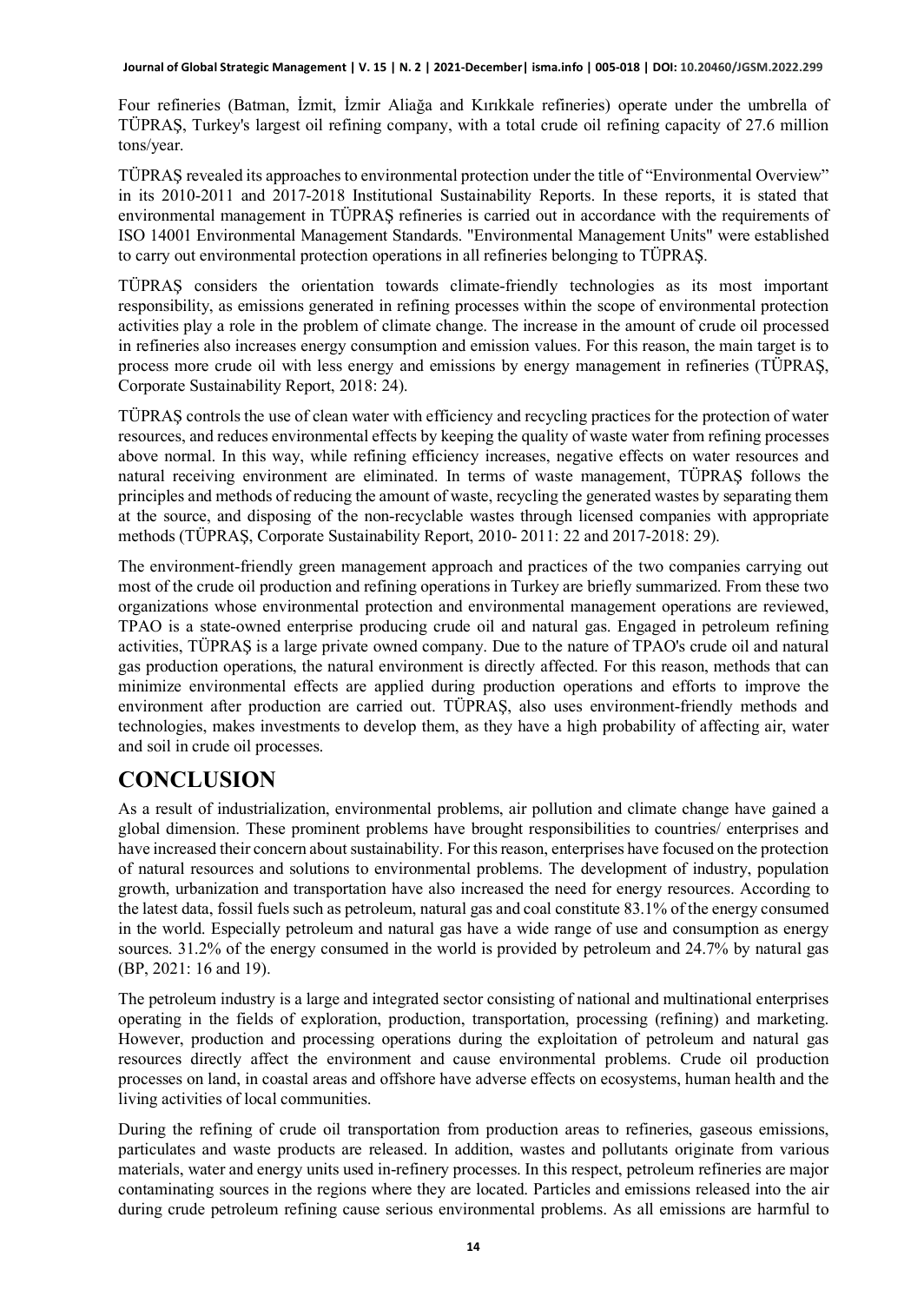health, they accumulate in the lower layers of the atmosphere and cause the greenhouse effect, thus global warming and climate change.

Currently petroleum enterprises develop integrated environmental management models by using national legislation, international agreements and developing technologies for environmental protection, reducing problems and rational use of resources. In this context, enterprises in the petroleum industry adopt the green management approach, which is one of the most appropriate environmental management models, to determine solutions to the problems arising at every stage and to put them into practice. Green management is an approach directing the harmony with nature not only in production and processing activities, but also in business-society relations within the scope of social responsibility.

In Turkey, TPAO is active in crude oil and natural gas production, and TÜPRAŞ is active in refining to a large extent. Both organizations have established environmental management units to prevent environmental impacts and problems arising from their activities. Through these units, preventive works such as reducing emissions and wastes, protecting water resources and eliminating negative effects on natural receiving environments are carried out by environmentally-responsible green management techniques.

The Paris Agreement, considered a turning point in the global fight against climate change, entered into force on 4 November 2016 for most of the countries in the world, while it entered into force for Turkey on 10 November 2021. While the importance of the Paris Agreement process is known both for the world and for Turkey, the studies for the implementation of this agreement are also important. This article summarizes the emergence of negative environmental impacts of the petroleum industry in the world and in Turkey. The general situation of the petroleum industry and environmentally-responsible green management implementations in the industry are also analyzed. Additionally, the article focus on the importance of environmental protection and the greenhouse gas emissions reductions required by the Paris Agreement. We plan to compare the applicability of green management implementations for the petroleum industry in the world and in Turkey for future studies.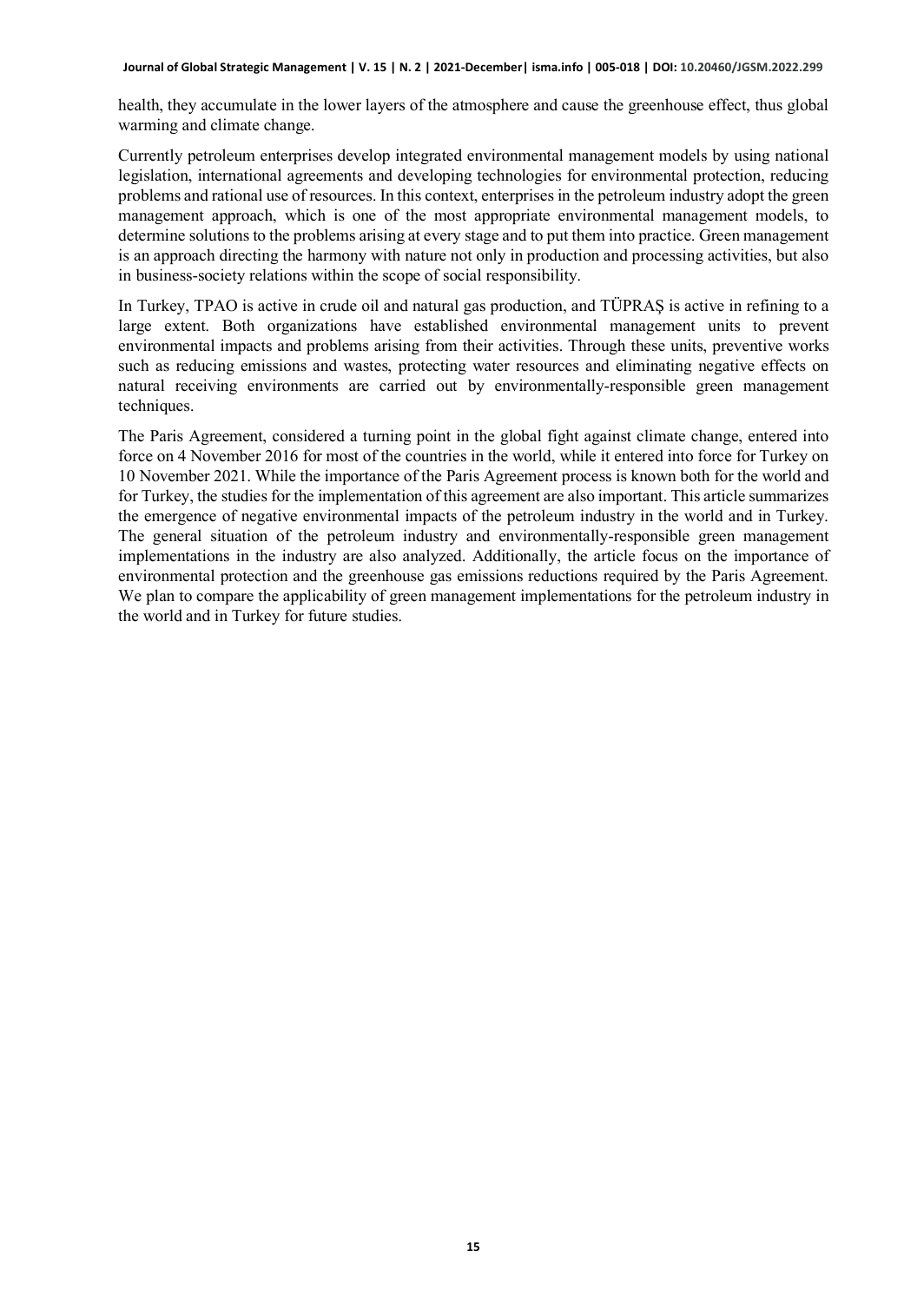**Journal of Global Strategic Management | V. 15 | N. 2 | 2021-December| isma.info | 005-018 | DOI: 10.20460/JGSM.2022.299**

# **REFERENCES**

Akalın, U.S. ve Tüfekçi, S. (2014), Türkiye'nin Petrol Politikaları ve Enerji Özelleştirmelerine Bir Bakış**,**  İktisat Politikaları Araştırmaları Dergisi, 1 (1): 51-66.

Aydın A.H. ve Çamur, Ö. (2017), Avrupa Birliği Çevre Politikaları ve Çevre Eylem Programları Üzerine Bir İnceleme, Bingöl Üniversitesi Sosyal Bilimler Enstitüsü Dergisi, 7(139: 21-44.

Barry, J. (2014), Green Political Theory, In V. Geoghgan & R. Wilford (Eds), Political Ideologies: An Introduction, 4.Ed., pp 153-178.

BP Satistical Review of World Energy[, https://www.bp.com/content/dam/bp/business](https://www.bp.com/content/dam/bp/business-sites/en/global/corporate/pdfs/energy-economics/statistical-review/bp-stats-review-2021-full-report.pdf)[sites/en/global/corporate/pdfs/energy-economics/statistical-review/bp-stats-review-2021-full-report.pdf,](https://www.bp.com/content/dam/bp/business-sites/en/global/corporate/pdfs/energy-economics/statistical-review/bp-stats-review-2021-full-report.pdf)  Son Erişim Tarihi: 10 Ekim 2021.

EPDK, Petrol Piyasası Yıllık Sektör Raporları, 2005-2020, [https://www.epdk.gov.tr/Detay/Icerik/3-0-](https://www.epdk.gov.tr/Detay/Icerik/3-0-94/yillik-sektor-raporu) [94/yillik-sektor-raporu](https://www.epdk.gov.tr/Detay/Icerik/3-0-94/yillik-sektor-raporu), Son Erişim Tarihi: 15 Kasım 2021.

ExxonMobil 2018 Sustainability Report, [https://corporate.exxonmobil.com/-](https://corporate.exxonmobil.com/-/media/Global/Files/sustainability-report/publication/2018-Sustainability-Report.pdf) [/media/Global/Files/sustainability-report/publication/2018-Sustainability-Report.pdf](https://corporate.exxonmobil.com/-/media/Global/Files/sustainability-report/publication/2018-Sustainability-Report.pdf), Son Erişim Tarihi: 10 Ekim 2021.

Gonzales, G. (2015), Sustainability and Waste Management: A Case Study On An UK Oil Refinary During day-to-Day and Turnaround Operations (A Thesis for the Degree of Master of Philosophy), University of Surrey, Faculty of Engineering and Physical Sciences, UK.

Hazardous Substance Research Centers / South & Southwest Outreach Program (June 2003), Environmental Impact of the Petroleum Industry,

[https://cfpub.epa.gov/ncer\\_abstracts/index.cfm/fuseaction/display.files/fileID/14522](https://cfpub.epa.gov/ncer_abstracts/index.cfm/fuseaction/display.files/fileID/14522), Erişim Tarihi: 01 Ekim 2021.

Kuban, B. (2015), İklim değişikliği: Finans kapitalin gözü mü açıldı?, Cumhuriyet Bilim Teknoloji Dergisi, 11 Eylül 2015, Sayı 1486: 11.

Marangoz, M. (2004), İşletmelerin Çevresel Sorumluluğu: Türk Otomotiv Sanayiine Yönelik Bir Araştırma, Dokuz Eylül Üniversitesi Sosyal Bilimler Enstitüsü Dergisi, 6 (3): 75-97.

Mutlu, M. ve Zenginoğlu, S. (2019), Yeşil Teori Perspektifinden Avrupa Birliği Çevre Politikası, Akademik Sosyal Araştırmalar Dergisi, 88: 459-469,

Oksay, R. (2015), İklim Değişikliği İle Mücadelede Çözüm Arayışları: Küresel Isınmanın Baş Sorumluları Şimdi Çözüm Peşinde, Cumhuriyet Bilim Teknoloji Dergisi, 11 Aralık 2015, Sayı 1499: 10- 11.

O'Rourke, D. & Connolly, S. (2003), Just Oil? The Distribution of Environmental and Social Impacts of Oil Production and Consumption**.** Annual Reviews Environmental and Resources**,** 28, pp. 587-717.

Özcan, H. E. (2006), Fotoğraflarla Ulusal Petrol 1923-1954, TPAO Arama Dairesi Başkanlığı, Arşiv ve Tarih Yayınları 1, Ankara.

Sarıkaya, H. Z. (2004), Avrupa Birliği Uyum Sürecinde Çevre Politikaları ve Uygulamaları, Su Kirlenmesi Kontrolü Dergisi, 14 (1): 1-10.

Şahin, Ü. (2012), Yeşil Düşünceden Yeşil Ekonomiye, Yeşil Ekonomi, Yeni İnsan Yayınevi Yeşil Politika Serisi-2 (Kitapta Bölüm): 22-34.

Tarhan, K. (2018), Küresel Çevre Sorunlarının Politikleşmesi ve Uluslararası İlişkiler Teorileri Kapsamında Analiz, International Journal of Social and Humanities, 2 (1): 152-170.

TPAO Faaliyet Raporu, 2018.

TPAO Petrol ve Doğal Gaz Sektör Raporu, 2020.

TÜPRAŞ, Faaliyet Raporu, 2000-2020.

TÜPRAŞ, Kurumsal Sürdürülebilirlik Raporu, 2010-2011 ve 2017-2018, [https://www.tupras.com.tr/sr](https://www.tupras.com.tr/sr-raporlari)[raporlari](https://www.tupras.com.tr/sr-raporlari), Erişim Tarihi: 12 Eylül 2021